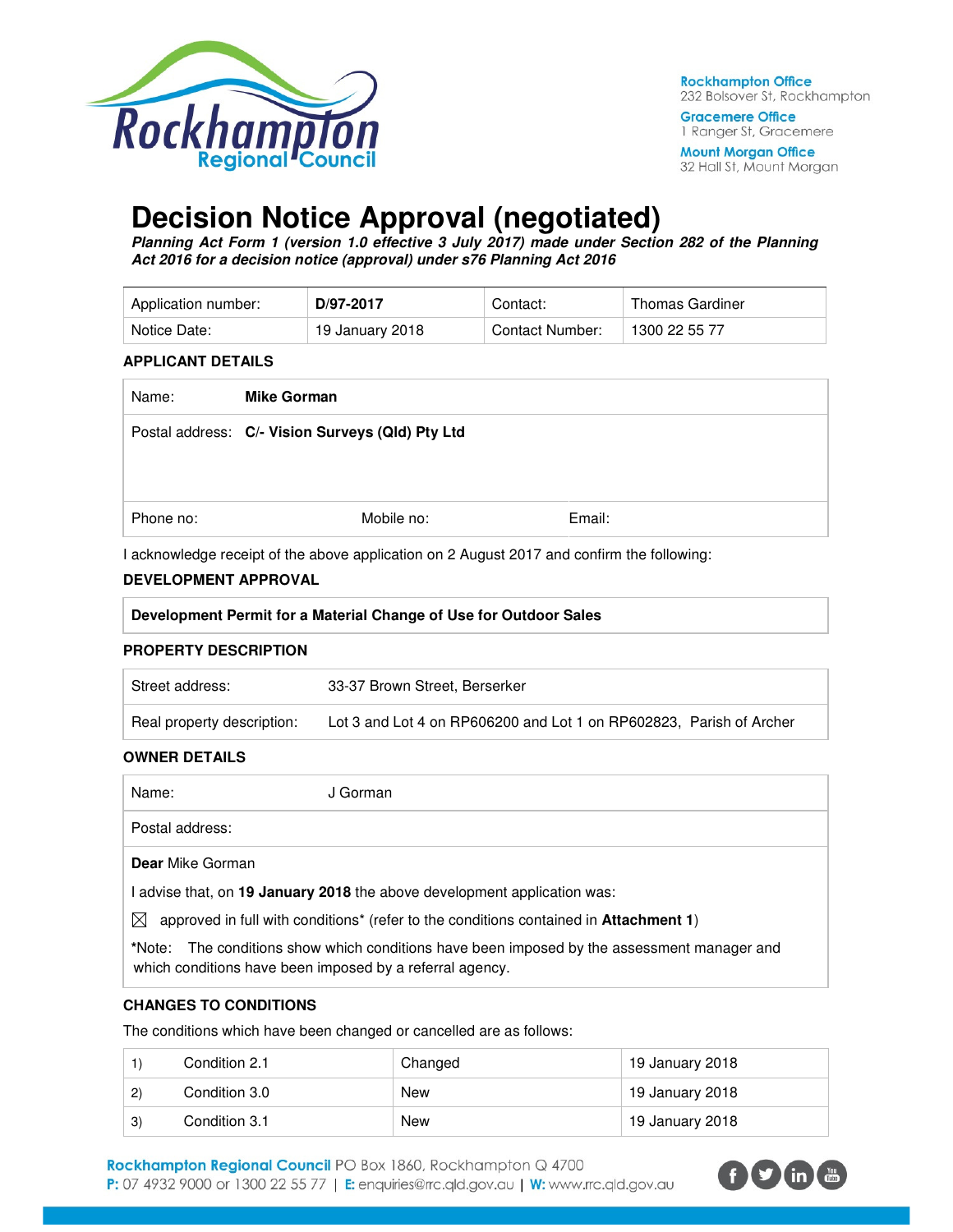| 4) | Condition 3.3 | Changed    | 19 January 2018 |
|----|---------------|------------|-----------------|
| 5) | Condition 4.5 | <b>New</b> | 19 January 2018 |
| 6) | Condition 4.6 | New        | 19 January 2018 |
|    | Condition 7.3 | Changed    | 19 January 2018 |

## **1. DETAILS OF THE APPROVAL**

|                                                                                                                                                                            | <b>Development</b><br><b>Permit</b> | Preliminary<br>Approval |
|----------------------------------------------------------------------------------------------------------------------------------------------------------------------------|-------------------------------------|-------------------------|
| Development assessable under the planning scheme, a temporary<br>local planning instrument, a master plan or a preliminary approval<br>which includes a variation approval | ⊠                                   |                         |

## **2. CONDITIONS**

This approval is subject to the conditions in Attachment 1.

## **3. FURTHER DEVELOPMENT PERMITS REQUIRED**

Please be advised that the following development permits are required to be obtained before the development can be carried out:

| Type of development permit required | Subject of the required development permit |
|-------------------------------------|--------------------------------------------|
| <b>Operational Works</b>            | Access and Parking Works                   |
|                                     | Site Works                                 |
| <b>Building Works</b>               |                                            |
| Plumbing and Drainage Works         |                                            |

## **4. REFERRAL AGENCIES**

The following Referral Agencies were activated by this application.

| For an application<br>involving                                                                                                                                        | Name of agency                                      | <b>Status</b> | <b>Address</b>                                                                                                                                            |
|------------------------------------------------------------------------------------------------------------------------------------------------------------------------|-----------------------------------------------------|---------------|-----------------------------------------------------------------------------------------------------------------------------------------------------------|
| <b>CORRIDORS</b>                                                                                                                                                       |                                                     |               | INFRASTRUCTURE - STATE TRANSPORT CORRIDORS AND FUTURE STATE TRANSPORT                                                                                     |
| Reconfiguration of a<br>lot, material change of<br>use and operational<br>works<br>made<br>assessable<br>under<br>schedule 10, part 9,<br>division 4, subdivision<br>2 | Department of<br><b>Transport and Main</b><br>Roads | Concurrence   | Department of Infrastructure, Local<br>Government and Planning<br>Online:<br>www.dilgp.gld.gov.au/MyDAS2<br>Postal:<br>PO Box 113<br>Rockhampton Qld 4700 |

## **5. THE APPROVED PLANS**

**The approved development must be completed and maintained generally in accordance with the approved drawings and documents:** 

| <b>Drawing title</b> | <b>Prepared by</b>    | <b>Date</b>     | Reference<br>number | <b>Issue</b> |
|----------------------|-----------------------|-----------------|---------------------|--------------|
| Site Plan            | <b>Vision Surveys</b> | 30 October 2017 | 17406-PP-01         | Revision D   |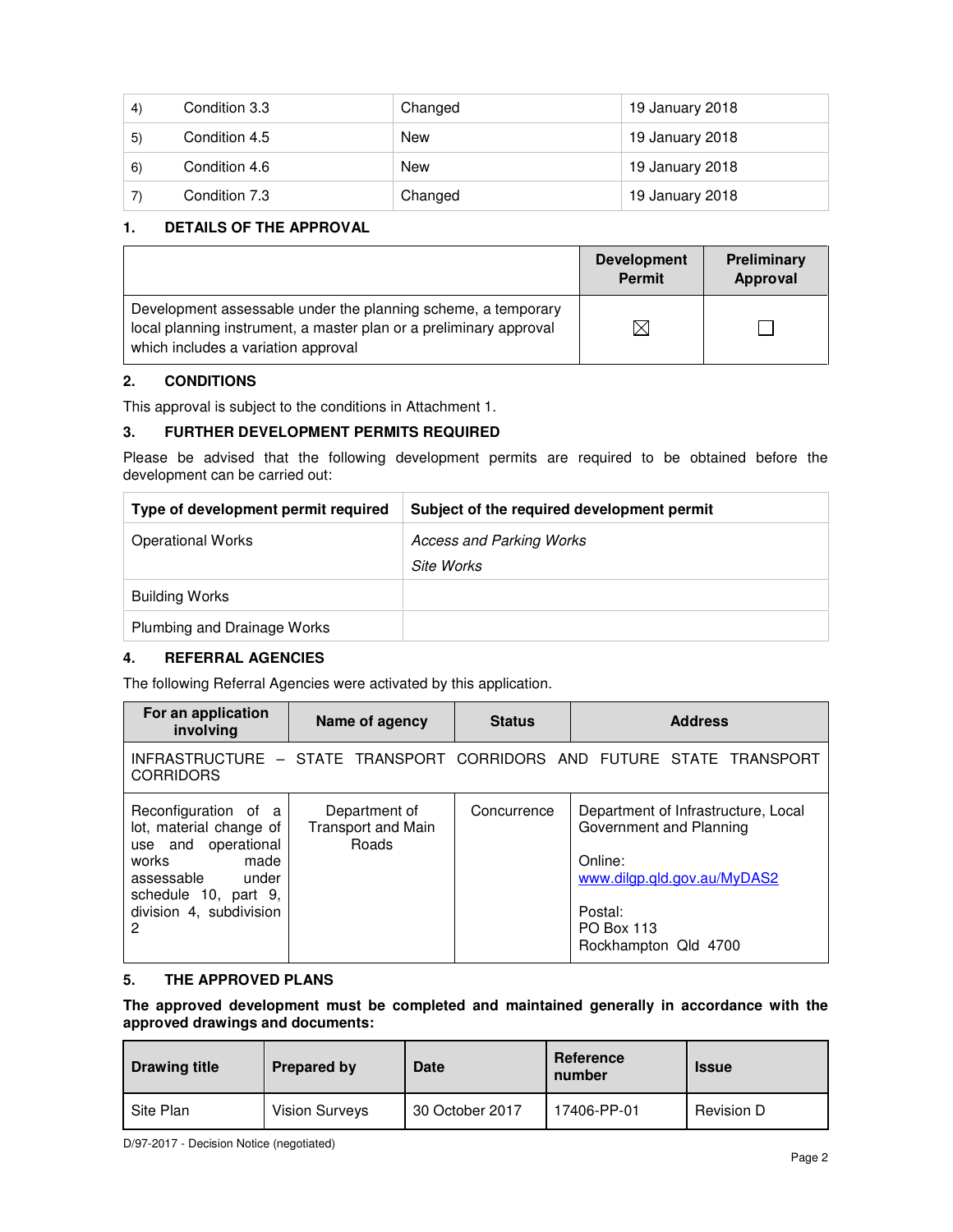| <b>Drawing title</b> | <b>Prepared by</b> | <b>Date</b> | Reference<br>number | <b>Issue</b> |
|----------------------|--------------------|-------------|---------------------|--------------|
| Elevations           | Ahrens             | ۰           |                     |              |
| Floor Plan           | Ahrens             | -           |                     |              |

## **6. CURRENCY PERIOD FOR THE APPROVAL (S.85)**

The standard relevant periods stated in section 85 of Planning Act 20016 apply to each aspect of development in this approval, if not stated in the conditions of approval attached.

## **7. STATEMENT OF REASONS**

| Description of the<br>development                                              | The proposed development is for a Material Change of Use - Outdoor Sales                                                                               |                                                                                                                                                                                                                                                                                                                                                                                                                                                                                                                                                                                                                                                                                                                                                                                                                                                                                                                                                                                                                                                                                                                      |  |
|--------------------------------------------------------------------------------|--------------------------------------------------------------------------------------------------------------------------------------------------------|----------------------------------------------------------------------------------------------------------------------------------------------------------------------------------------------------------------------------------------------------------------------------------------------------------------------------------------------------------------------------------------------------------------------------------------------------------------------------------------------------------------------------------------------------------------------------------------------------------------------------------------------------------------------------------------------------------------------------------------------------------------------------------------------------------------------------------------------------------------------------------------------------------------------------------------------------------------------------------------------------------------------------------------------------------------------------------------------------------------------|--|
| Assessment<br><b>Benchmarks</b>                                                | The proposed development was assessed against the following assessment<br>benchmarks:                                                                  |                                                                                                                                                                                                                                                                                                                                                                                                                                                                                                                                                                                                                                                                                                                                                                                                                                                                                                                                                                                                                                                                                                                      |  |
|                                                                                | Specialised Centre Zone Code.                                                                                                                          |                                                                                                                                                                                                                                                                                                                                                                                                                                                                                                                                                                                                                                                                                                                                                                                                                                                                                                                                                                                                                                                                                                                      |  |
|                                                                                | Access, Parking and Mobility Code.                                                                                                                     |                                                                                                                                                                                                                                                                                                                                                                                                                                                                                                                                                                                                                                                                                                                                                                                                                                                                                                                                                                                                                                                                                                                      |  |
|                                                                                | Landscape Code.                                                                                                                                        |                                                                                                                                                                                                                                                                                                                                                                                                                                                                                                                                                                                                                                                                                                                                                                                                                                                                                                                                                                                                                                                                                                                      |  |
|                                                                                | Stormwater Management Code.                                                                                                                            |                                                                                                                                                                                                                                                                                                                                                                                                                                                                                                                                                                                                                                                                                                                                                                                                                                                                                                                                                                                                                                                                                                                      |  |
|                                                                                | Waste Management Code.                                                                                                                                 |                                                                                                                                                                                                                                                                                                                                                                                                                                                                                                                                                                                                                                                                                                                                                                                                                                                                                                                                                                                                                                                                                                                      |  |
|                                                                                | Water and Sewer Code.                                                                                                                                  |                                                                                                                                                                                                                                                                                                                                                                                                                                                                                                                                                                                                                                                                                                                                                                                                                                                                                                                                                                                                                                                                                                                      |  |
| <b>Reasons for decision</b><br>(list non-compliance items<br>and how they were | The development was assessed against all of the assessment benchmarks<br>listed above and complies with all of these with the exceptions listed below. |                                                                                                                                                                                                                                                                                                                                                                                                                                                                                                                                                                                                                                                                                                                                                                                                                                                                                                                                                                                                                                                                                                                      |  |
| resolved)                                                                      | <b>Assessment</b><br><b>Benchmark</b>                                                                                                                  | Reasons for the approval despite non-<br>compliance with benchmark                                                                                                                                                                                                                                                                                                                                                                                                                                                                                                                                                                                                                                                                                                                                                                                                                                                                                                                                                                                                                                                   |  |
|                                                                                | Specialised Centre Zone<br>Code                                                                                                                        | The site has a direct road frontage to Queen<br>Elizabeth Drive. An ancillary Office is proposed to<br>support the Outdoor Sales use, but is not oriented<br>towards the road frontage and is instead<br>positioned central to the site. Despite this non-<br>compliance, given the nature of the use it is not<br>considered necessary to position the Office to the<br>Queen Elizabeth Drive road frontage. Further, the<br>siting of the office will not affect the continuity of<br>shop frontages and footpath awnings in proximity<br>to the site as the surrounding development pattern<br>is predominantly for outdoor sales which do not<br>involve the creation of footpath awnings.<br>The proposal involves the outdoor storage of<br>motor vehicles for display and sale, with the site<br>having two (2) road frontages to Queen Elizabeth<br>Drive and Brown Street. A landscape buffer<br>screens the outdoor storage area from the Queen<br>Elizabeth Drive road frontage, however, no such<br>measures are in place on the Brown Street road<br>frontage. Notwithstanding, the bulk of the outdoor |  |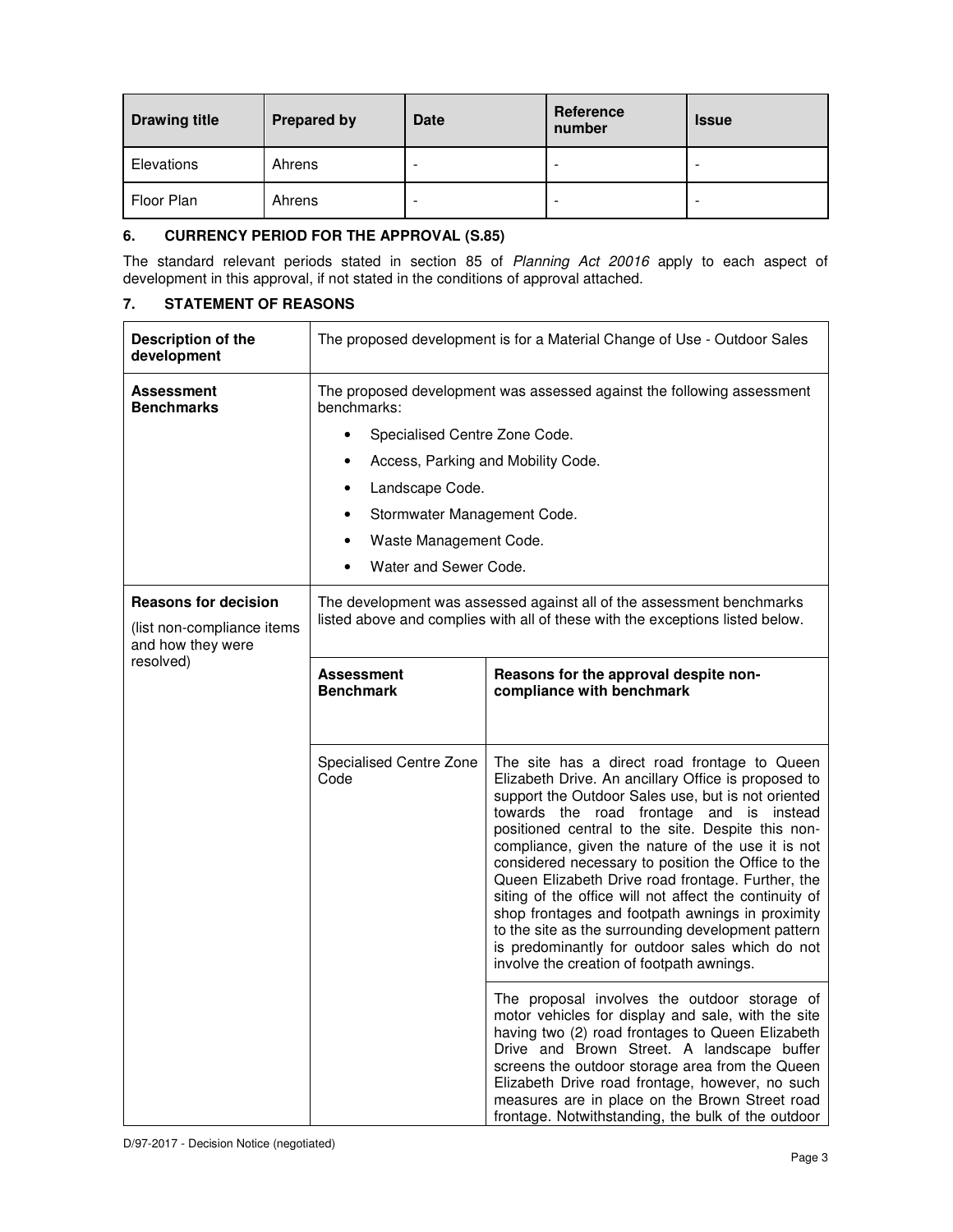| storage area is not concentrated towards the<br>Brown Street road frontage and is therefore not<br>expected to create any visual amenity issues on  <br>the surrounding residential area. |
|-------------------------------------------------------------------------------------------------------------------------------------------------------------------------------------------|
|                                                                                                                                                                                           |

## **8. RIGHTS OF APPEAL**

The rights of an applicant to appeal to a tribunal or the Planning and Environment Court against a decision about a development application are set out in chapter 6, part 1 of the Planning Act 2016. For particular applications, there may also be a right to make an application for a declaration by a tribunal (see chapter 6, part 2 of the Planning Act 2016).

#### Appeal by an applicant

An applicant for a development application may appeal to the Planning and Environment Court against the following:

- the refusal of all or part of the development application
- a provision of the development approval
- the decision to give a preliminary approval when a development permit was applied for
- a deemed refusal of the development application.

An applicant may also have a right to appeal to the Development tribunal. For more information, see schedule 1 of the Planning Act 2016.

The timeframes for starting an appeal in the Planning and Environment Court are set out in section 229 of the Planning Act 2016.

**Attachment 2** is an extract from the Planning Act 2016 that sets down the applicant's appeal rights and the appeal rights of a submitter.

#### **9. WHEN THE DEVELOPMENT APPROVAL TAKES EFFECT**

This development approval takes effect:

From the time the decision notice is given – if there is no submitter and the applicant does not appeal the decision to the court.

Or

When the submitter's appeal period ends  $-$  if there is a submitter and the applicant does not appeal the decision to the court.

Or

Subject to the decision of the court, when the appeal is finally decided  $-$  if an appeal is made to the court.

This approval will lapse unless substantially commenced within the above stated relevant periods (refer to sections 85 of Planning Act 2016 for further details).

## **10. ASSESSMENT MANAGER**

| Name: | Tarnya Fitzgibbon<br><b>COORDINATOR</b> | Signature: | Date: 22 January 2018 |
|-------|-----------------------------------------|------------|-----------------------|
|       | <b>DEVELOPMENT ASSESSMENT</b>           |            |                       |

C/C. Department of Infrastructure, Local Government and Planning - RockhamptonSARA@dilgp.qld.gov.au

## **Attachment 1 – Conditions of the approval**

**Part 1 – Conditions imposed by the assessment manager** [Note: where a condition is imposed about infrastructure under Chapter 4 of the Planning Act 2016, the relevant provision of the Act under which this condition was imposed must be specified.]

## **Part 2 – Conditions required by the referral agency response**

## **Attachment 2—Extract on appeal rights**

D/97-2017 - Decision Notice (negotiated)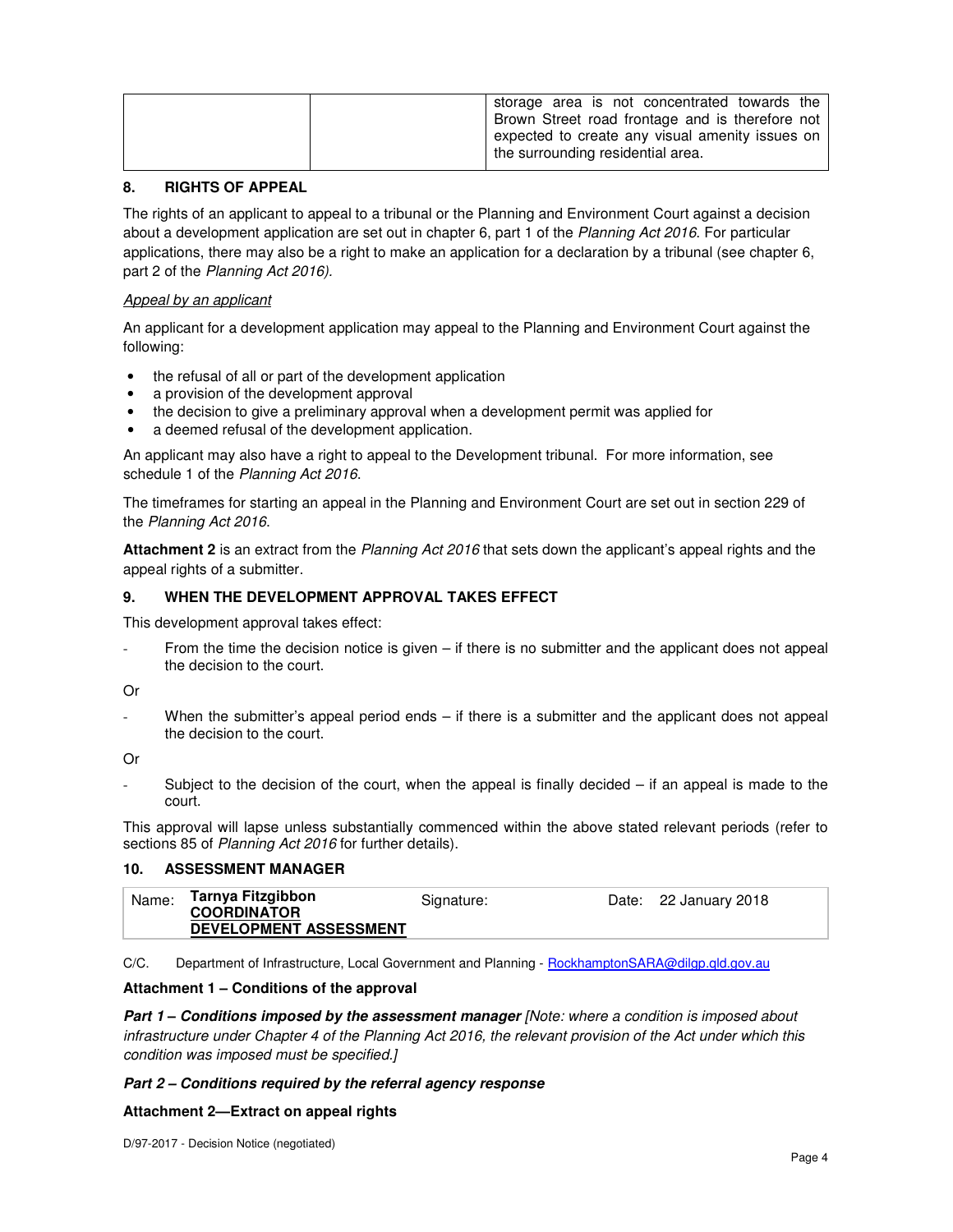

## **Attachment 1 – Part 1**

**Rockhampton Regional Council Conditions**

PLANNING ACT 2016

## 1.0 ADMINISTRATION

- 1.1 The Developer and his employee, agent, contractor or invitee is responsible for ensuring compliance with the conditions of this development approval.
- 1.2 Where these Conditions refer to "Council" in relation to requiring Council to approve or to be satisfied as to any matter, or conferring on the Council a function, power or discretion, that role may be fulfilled in whole or in part by a delegate appointed for that purpose by the Council.
- 1.3 All conditions, works, or requirements of this development approval must be undertaken, completed, and be accompanied by a Compliance Certificate for any operational works required by this development approval:
	- 1.3.1 to Council's satisfaction;
	- 1.3.2 at no cost to Council; and
	- 1.3.3 prior to the commencement of the use,

unless otherwise stated.

- 1.4 Infrastructure requirements of this development approval must be contributed to the relevant authorities, where applicable, at no cost to Council, prior to the commencement of the use, unless otherwise stated.
- 1.5 The following further Development Permits must be obtained prior to the commencement of any works associated with their purposes:
	- 1.5.1 Operational Works:
		- (i) Access and Parking Works; and
		- (ii) Site Works;
	- 1.5.2 Plumbing and Drainage Works; and
	- 1.5.3 Building Works.
- 1.6 All Development Permits for Operational Works and Plumbing and Drainage Works must be obtained prior to the issue of a Development Permit for Building Works.
- 1.7 All works must be designed, constructed and maintained in accordance with the relevant Council policies, guidelines and standards, unless otherwise stated.
- 1.8 All engineering drawings/specifications, design and construction works must be in accordance with the requirements of the relevant Australian Standards and must be approved, supervised and certified by a Registered Professional Engineer of Queensland.

## 2.0 APPROVED PLANS AND DOCUMENTS

2.1 The approved development must be completed and maintained generally in accordance with the approved plans and documents, except where amended by any condition of this development approval: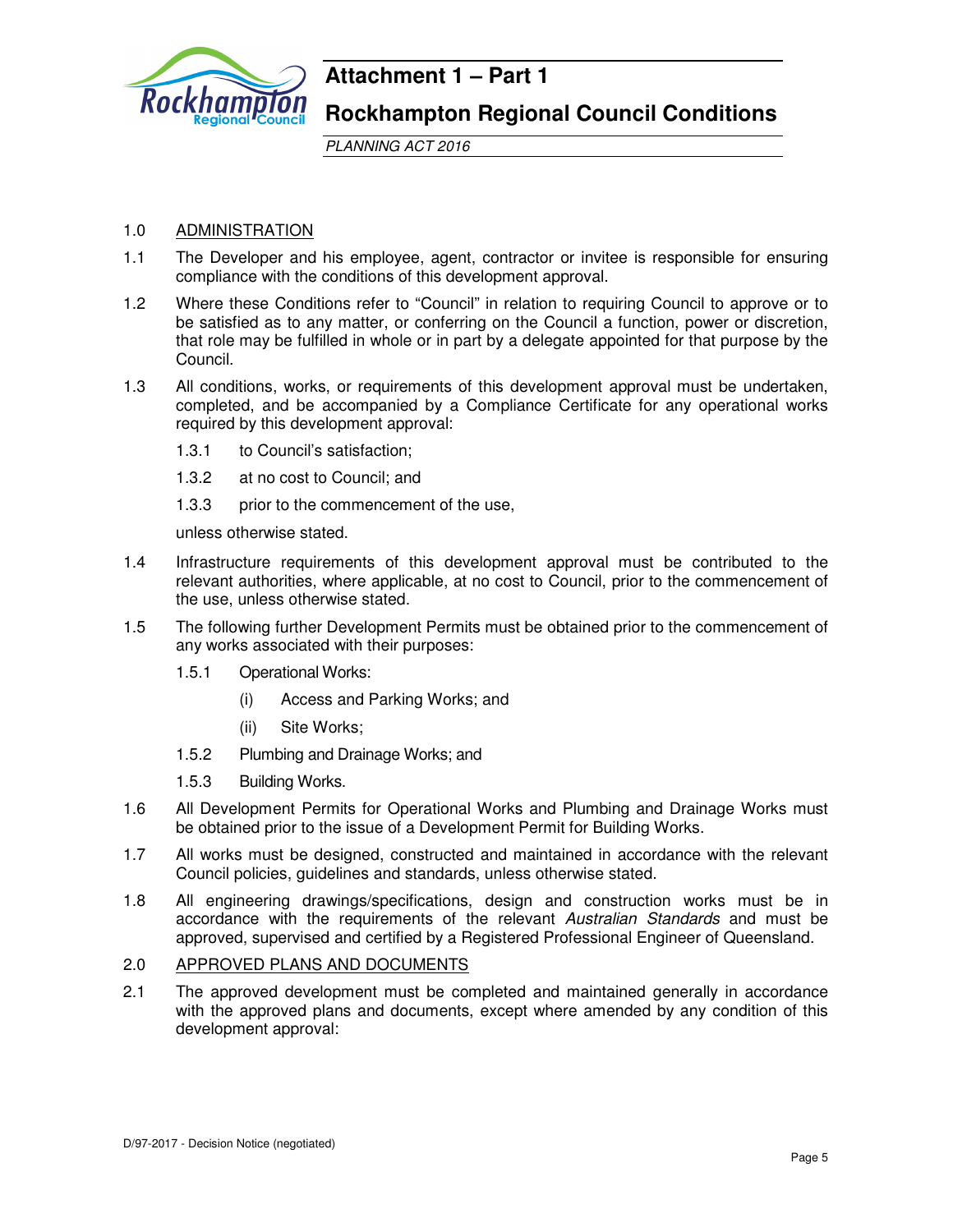| <b>Drawing title</b> | <b>Prepared by</b>    | <b>Date</b>     | <b>Reference</b><br>number | <b>Issue</b>      |
|----------------------|-----------------------|-----------------|----------------------------|-------------------|
| Site Plan            | <b>Vision Surveys</b> | 30 October 2017 | 17406-PP-01                | <b>Revision D</b> |
| Elevations           | Ahrens                |                 |                            |                   |
| Floor Plan           | Ahrens                |                 |                            |                   |

- 2.2 Where there is any conflict between the conditions of this development approval and the details shown on the approved plans and documents, the conditions of this development approval must prevail.
- 2.3 Where conditions require the above plans or documents to be amended, the revised document(s) must be submitted for approval by Council prior to the submission of an application for a Development Permit for Operational Works / Building Works.

## 3.0 STAGED DEVELOPMENT

- 3.1 This development approval is for a development to be undertaken in two (2) discrete stages, namely:
	- 3.1.1 Proposed and existing hardstand area, car parking, office (Stage One); and
	- 3.1.2 Future expansion area (Stage Two),

in accordance with the approved Site Plan (refer to condition 2.1)

Stage One must be completed prior to Stage Two. All other stages are not required to be undertaken in any chronological order.

#### 4.0 ACCESS AND PARKING WORKS

- 4.1 A Development Permit for Operational Works (access and parking works) must be obtained prior to the commencement of any access and parking works on the development site.
- 4.2 All access and parking works must be designed and constructed in accordance with the approved plans (refer to condition 2.1), Capricorn Municipal Development Guidelines, Australian Standard AS2890 "Parking facilities" and the provisions of a Development Permit for Operational Works (access and parking works).
- 4.3 The existing access points to Lot 1 on RP602823 and Lot 4 on RP606200 from Brown Street must be upgraded to comply with the requirements of the Capricorn Municipal Development Guidelines.
- 4.4 All parking spaces, vehicular manoeuvring areas, and vehicle storage and display areas must be concrete paved, asphalt sealed or two (2) coat sealed.
- 4.5 When Council receive dust complaints, Council will conduct nuisance monitoring, to investigate any genuine complaint of nuisance caused by dust. If the complaints are genuine, the proposed parking, storage and vehicle manoeuvring areas for the commercial vehicles must be paved or sealed to Council's satisfaction for the prevention of dust generation.
- 4.6 All vehicular access to and from the development must be via Brown Street only.
- 4.7 All vehicles must ingress and egress the development in a forward gear.
- 4.8 A minimum of four (4) parking spaces must be provided on-site in accordance with the approved plan (refer to condition 2.1).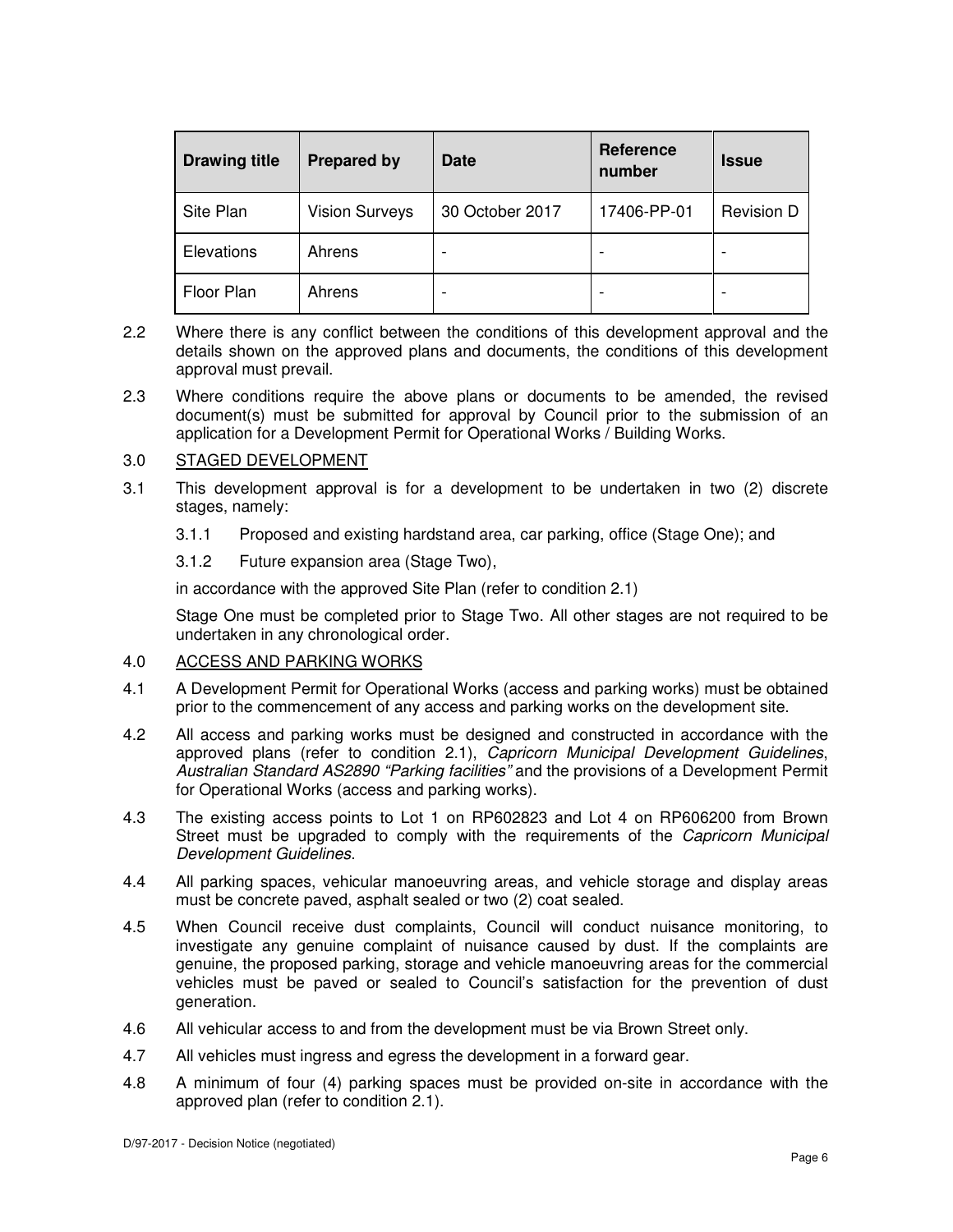4.9 Parking spaces must be line-marked in accordance with the approved Site Plan (refer to condition 2.1) and in accordance with the Australian Standard AS2890 "Parking facilities" and the provisions of a Development Permit for Operational Works (access and parking works).

## 5.0 PLUMBING AND DRAINAGE WORKS

- 5.1 A Development Permit for Plumbing and Drainage Works must be obtained for the removal of any existing structure on the development site.
- 5.2 All internal plumbing and drainage works must be designed and constructed in accordance with the approved plans (refer to condition 2.1), Capricorn Municipal Development Guidelines, Water Supply (Safety and Reliability) Act 2008, Plumbing and Drainage Act 2002, Council's Plumbing and Drainage Policies and the provisions of a Development Permit for Plumbing and Drainage Works.
- 5.3 The development must be connected to Council's reticulated sewerage and water networks.
- 5.4 The existing sewerage and water connection point(s) must be retained, and upgraded if necessary, to service the development.
- 5.5 The existing sewerage and water connection point(s) located on Lot 1 on RP602823 must be disconnected.
- 5.6 The finished sewerage access chamber surface must be at a sufficient level to avoid ponding of stormwater above the top of the chamber. A heavy duty trafficable lid must be provided in the trafficable area.
- 5.7 Sewer connections and water meter boxes located within trafficable areas must be raised or lowered to suit the finished surface levels and must be provided with heavy duty trafficable lids.
- 5.8 Alteration, disconnection or relocation of internal plumbing and sanitary drainage works associated with the existing building must be in accordance with regulated work under the Plumbing and Drainage Act 2002 and Council's Plumbing and Drainage Policies.
- 5.9 All sanitary drainage works must comply with Part 2, Sections 3 and 4 of the Australian Plumbing and Drainage Standard AS3500 for flood affected areas.

## 6.0 ROOF AND ALLOTMENT DRAINAGE WORKS

- 6.1 All roof and allotment drainage works must be designed and constructed in accordance with the approved plans (refer to condition 2.1), Queensland Urban Drainage Manual, Capricorn Municipal Development Guidelines and sound engineering practice.
- 6.2 All allotment runoff from the development must be directed to a lawful point of discharge and must not restrict, impair or change the natural flow of runoff water or cause a nuisance to surrounding land or infrastructure.
- 6.3 All roof water must be collected and drained to the kerb and channel in Brown Street.
- 6.4 The development must not increase peak stormwater runoff for a selected range of storm events up to and including a one per cent (1%) Annual exceedance probability storm event, for the post-development conditions.

## 7.0 SITE WORKS

- 7.1 A Development Permit for Operational Works (site works) must be obtained prior to the commencement of any site works on the development site.
- 7.2 Any application for a Development Permit for Operational Works (site works) must be accompanied by an earthworks plan that clearly identifies the following:
	- 7.2.1 the location of cut and/or fill;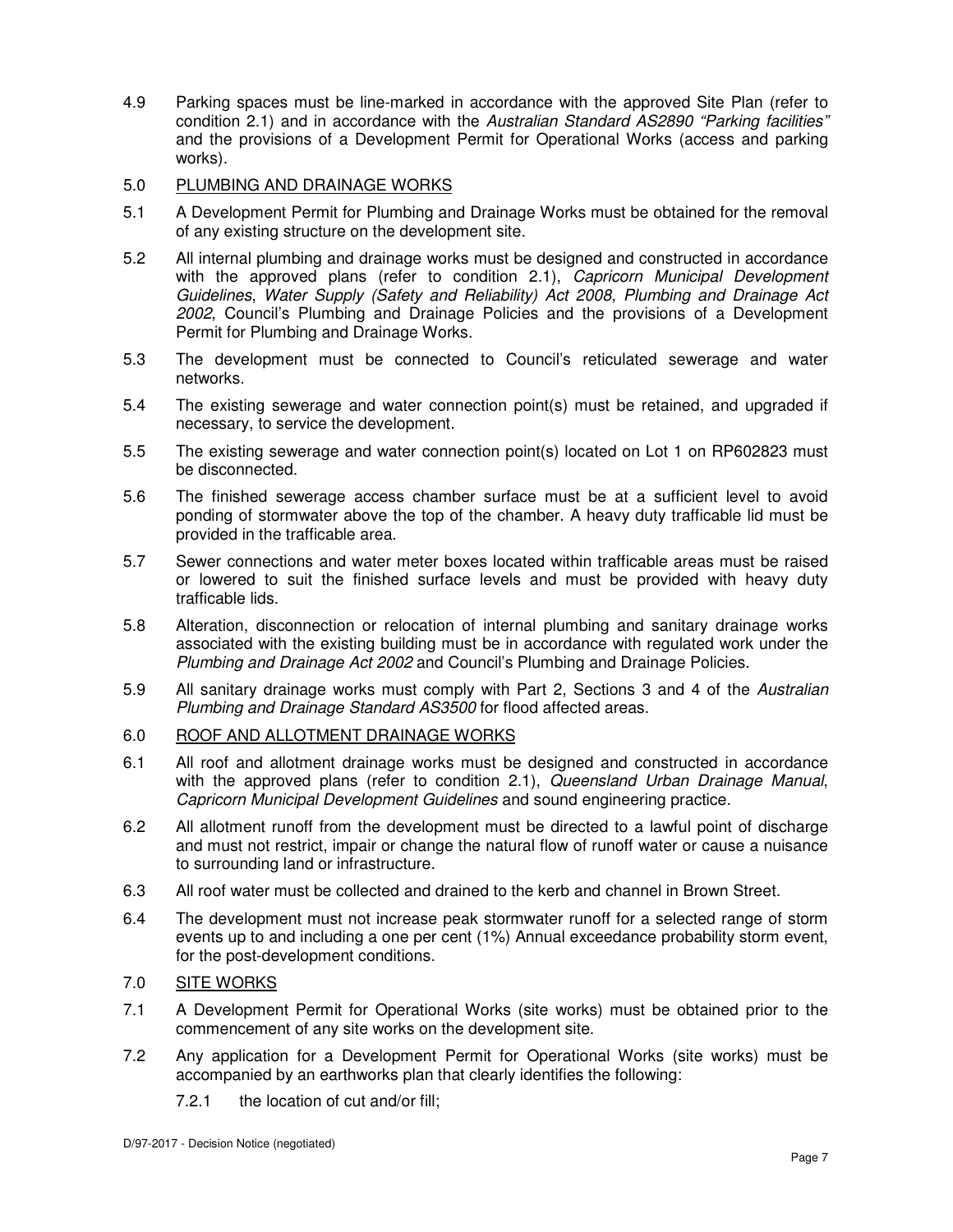- 7.2.2 the type of fill to be used and the manner in which it is to be compacted;
- 7.2.3 the quantum of fill to be deposited or removed and finished cut and/or fill levels;
- 7.2.4 details of any proposed access routes that are intended to be used to transport fill to or from the development site; and
- 7.2.5 the maintenance of access roads to and from the development site so that they are free of all cut and/or fill material and cleaned as necessary.
- 7.3 All earthworks must be undertaken in accordance with Australian Standard AS3798 "Guidelines on earthworks for commercial and residential developments".
- 7.4 Site works must be constructed such that they do not, at any time, in any way restrict, impair or change the natural flow of runoff water, or cause a nuisance or worsening to surrounding land or infrastructure.
- 7.5 All site works must be undertaken to ensure that there is:
	- 7.5.1 no increase in upstream or downstream flood levels for all levels of immunity up to a one per cent (1%) Annual exceedance probability flood event;
	- 7.5.2 no increase in velocity profiles, for which no remedy exists to prevent erosion and/or scouring. In the event that modelling shows non-compliance with the above, works must be undertaken within the system to satisfy the above criteria for development; and
	- 7.5.3 a lawful point of discharge to which the approved works drain during construction phase.

Easements will be required over any other land to accommodate the flows.

## 8.0 BUILDING WORKS

- 8.1 A Development Permit for Building Works must be obtained for the removal of any existing structure on the development site.
- 8.2 All building works must be undertaken in accordance with Queensland Development Code, Mandatory Part 1.4 for building over or near relevant infrastructure.
- 8.3 A minimum 1.8 metre high fence must be erected between the subject development site and adjoining Lot 3 on RP606464.
- 8.4 The finished floor level of proposed demountable office (refer to condition 2.1) must be a minimum of 500 millimetres above a one per cent (1%) Annual exceedance probability flood inundation level.
- 8.5 All non-habitable areas subjected to flood inundation during a one per cent (1%) Annual exceedance probability flood event must be designed and constructed using suitable flood resilient materials.
- 8.6 All electrical and telecommunication services and utilities connected to the property, including electrical outlets, must be designed and installed at such a height that they are a minimum of 500 millimetres above a one per cent (1%) Annual exceedance probability flood level.
- 8.7 Any application for a Development Permit for Building Works must be accompanied by a detailed structural engineering report and a building certificate prepared by a suitably qualified Registered Professional Engineer of Queensland, which demonstrates that the building has been designed to withstand the forces created by floodwaters and debris loading.
- 9.0 ELECTRICITY
- 9.1 Electricity services must be provided to the development in accordance with the standards and requirements of the relevant service provider.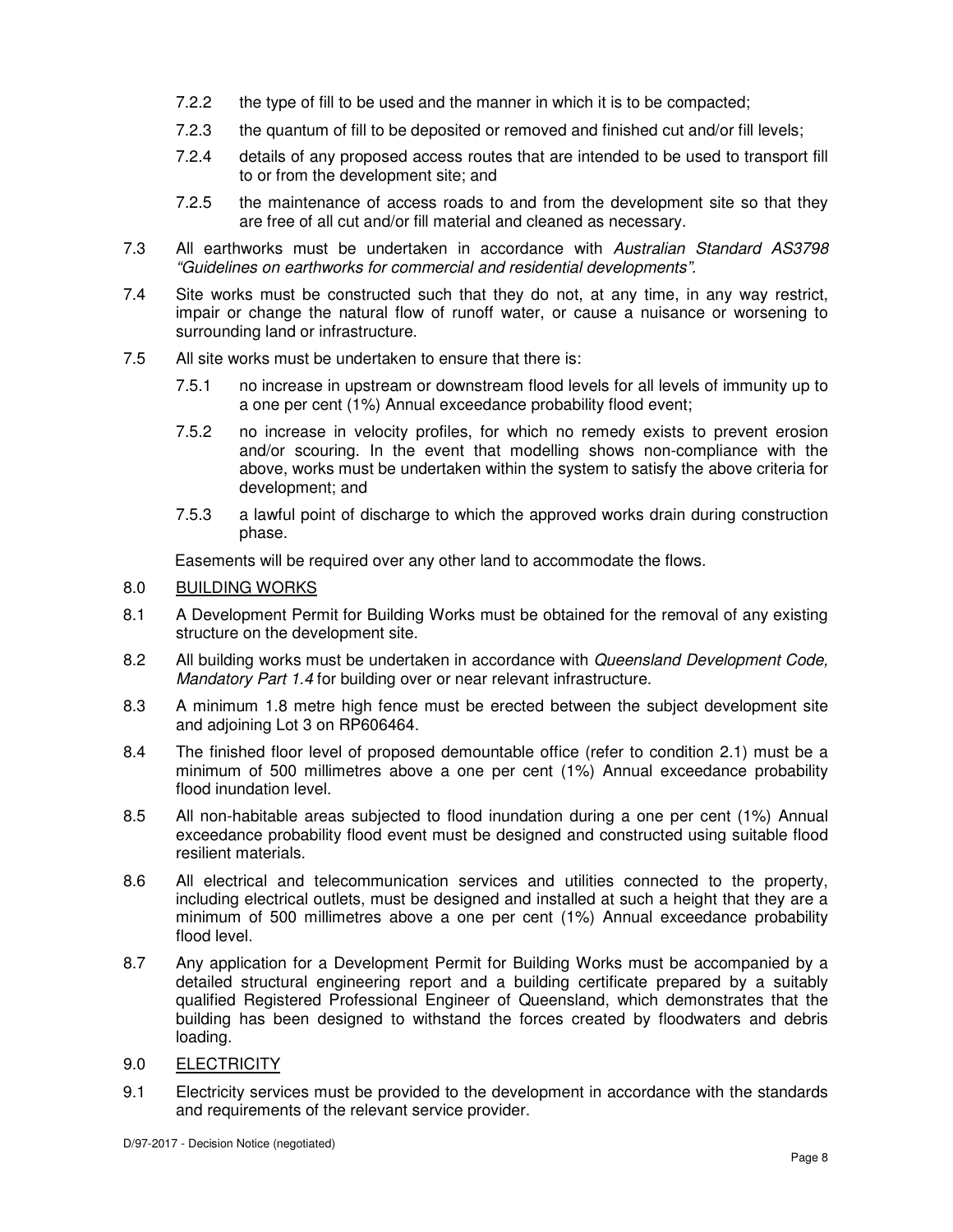9.2 Evidence that the development is provided with electricity services from the relevant service provider must be provided to Council, prior to the commencement of the use.

## 10.0 TELECOMMUNICATIONS

- 10.1 Telecommunications services must be provided to the development in accordance with the standards and requirements of the relevant service provider. Unless otherwise stipulated by telecommunications legislation at the time of installation, this includes all necessary pits and pipes, and conduits that provide a connection to the telecommunications network.
- 10.2 Evidence that the development is provided with telecommunications services from the relevant service provider must be provided to Council, prior to the commencement of the use.
	- Note: The Telecommunications Act 1997 (Cth) specifies where the deployment of optical fibre and the installation of fibre-ready facilities is required.
	- Note: For telecommunications services, written evidence must be in the form of either a "Telecommunications Infrastructure Provisioning Confirmation" where such services are provided by Telstra or a "Notice of Practical Completion" where such services are provided by the NBN.

## 11.0 ASSET MANAGEMENT

- 11.1 Any alteration necessary to electricity, telephone, water mains, sewerage mains, and/or public utility installations resulting from the development or in connection with the development, must be undertaken and completed at no cost to Council.
- 11.2 Any damage to existing stormwater, water supply and sewerage infrastructure, kerb and channel, pathway or roadway (including removal of concrete slurry from public land and Council infrastructure), that occurs while any works are being carried out in association with this development approval must be repaired at full cost to the developer. This includes the reinstatement of any existing traffic signs or pavement markings that may have been removed or damaged.

## 12.0 ENVIRONMENTAL

- 12.1 An Erosion Control and Stormwater Control Management Plan in accordance with the Capricorn Municipal Design Guidelines, must be:
	- 12.1.1 implemented, monitored and maintained for the duration of the works, and until all exposed soil areas are permanently stabilised (for example, turfed, hydromulched, concreted, landscaped); and
	- 12.1.2 available on-site for inspection by Council Officers whilst all works are being carried out.

## 13.0 ENVIRONMENTAL HEALTH

- 13.1 Any lighting devices associated with the development, such as sensory lighting, must be positioned on the development site and shielded so as not to cause glare or other nuisance to nearby residents and motorists. Night lighting must be designed, constructed and operated in accordance with Australian Standard AS4282 "Control of the obtrusive effects of outdoor lighting".
- 13.2 Noise emitted from the activity must not cause an environmental nuisance.
- 13.3 When requested by Council, nuisance monitoring must be undertaken and recorded within three (3) months, to investigate any genuine complaint of nuisance caused by noise, light or dust. An analysis of the monitoring data and a report, including nuisance mitigation measures, must be provided to Council within fourteen (14) days of the completion of the investigation.
- 13.4 The hours of operation for the development site must be limited to 0700 hours to 1700 hours on Monday to Saturday, with no operations on Sundays or Public Holidays.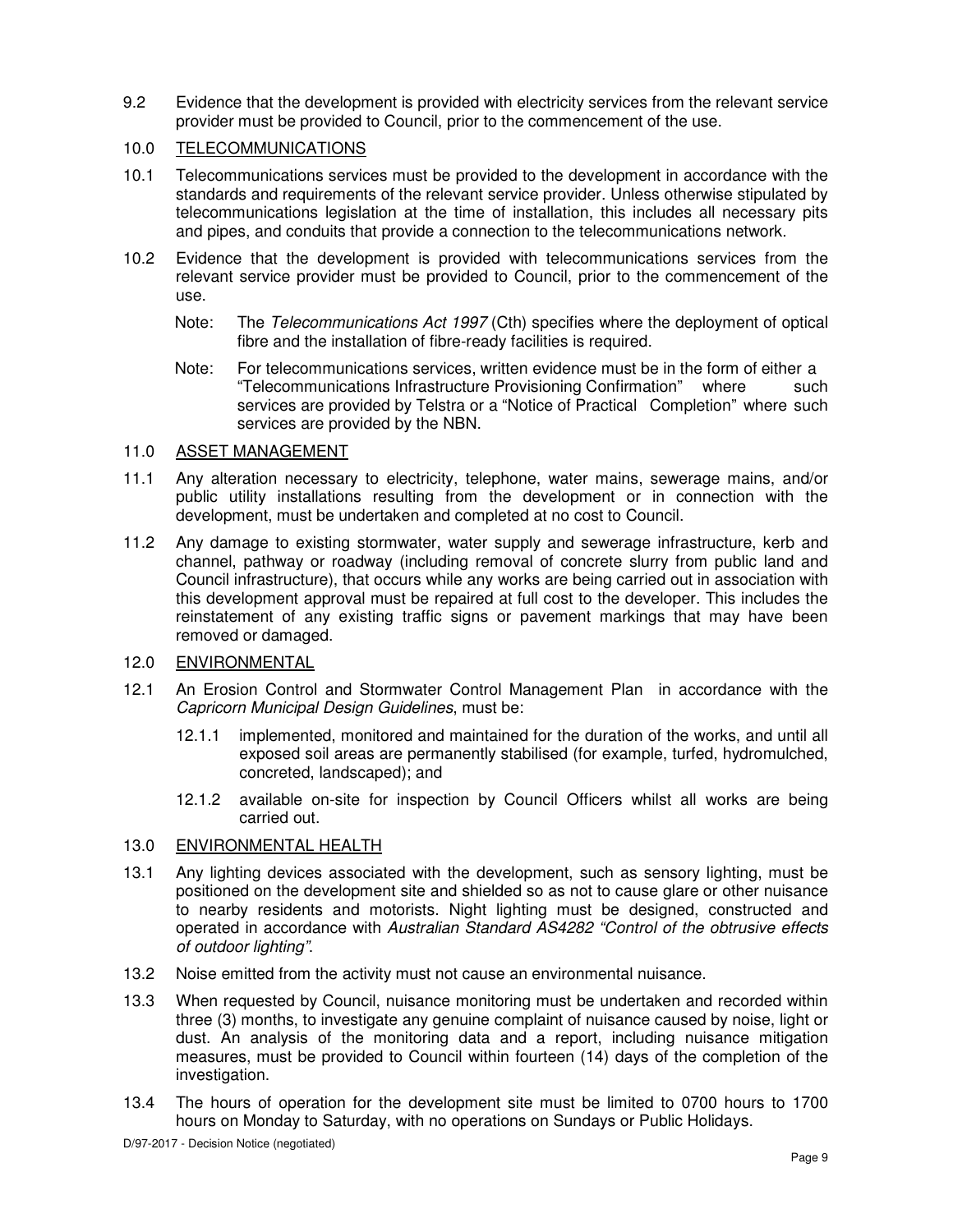## 14.0 OPERATING PROCEDURES

- 14.1 All construction materials, waste, waste skips, machinery and contractors' vehicles must be located and stored or parked within the development site. Storage of materials or parking of construction machinery or contractors' vehicles must not occur within Brown Street or Queen Elizabeth Drive.
- 14.2 All waste storage areas must be:
	- 14.2.1 kept in a clean and tidy condition; and
	- 14.2.2 maintained in accordance with *Environmental Protection Regulation 2008*.

## ADVISORY NOTES

NOTE 1. Aboriginal Cultural Heritage

It is advised that under section 23 of the Aboriginal Cultural Heritage Act 2003, a person who carries out an activity must take all reasonable and practicable measures to ensure the activity does not harm Aboriginal cultural heritage (the "cultural heritage duty of care"). Maximum penalties for breaching the duty of care are listed in the Aboriginal cultural heritage legislation. The information on Aboriginal cultural heritage is available on the Department of Aboriginal and Torres Strait Islander and Partnerships website www.datsip.qld.gov.au.

## NOTE 2. Asbestos Removal

Any demolition and/or removal works involving asbestos materials must be undertaken in accordance with the requirements of the Work Health and Safety Act 2011 and Public Health Act 2005.

## NOTE 3. General Environmental Duty

General environmental duty under the Environmental Protection Act 1994 prohibits unlawful environmental nuisance caused by noise, aerosols, particles, dust, ash, fumes, light, odour or smoke beyond the boundaries of the development site during all stages of the development including earthworks, construction and operation.

## NOTE 4. General Safety Of Public During Construction

The Work Health and Safety Act 2011 and Manual of Uniform Traffic Control Devices must be complied with in carrying out any construction works, and to ensure safe traffic control and safe public access in respect of works being constructed on a road.

## NOTE 5. Flood Contingency Plan

The applicant is recommended to prepare a Flood Contingency Plan for the subject site that addresses but is not limited to the following:

- (i) Evacuation times;
- (ii) Evacuation routes;
- (iii) Types of vehicles required for evacuation purposes; and
- (iv) Details the storage or removal of materials, goods or equipment during times of flood.

It is the responsibility of the owner or occupier of the land to implement the contingency plan during a flood event or if there is a risk of flooding near the land.

Council is not required to approve contingency plans and Council does not accept any liability for loss of or damage to property, or injury or loss of life as a result of any person using or relying on the contingency plan, or failing to use the contingency plan during a flood event.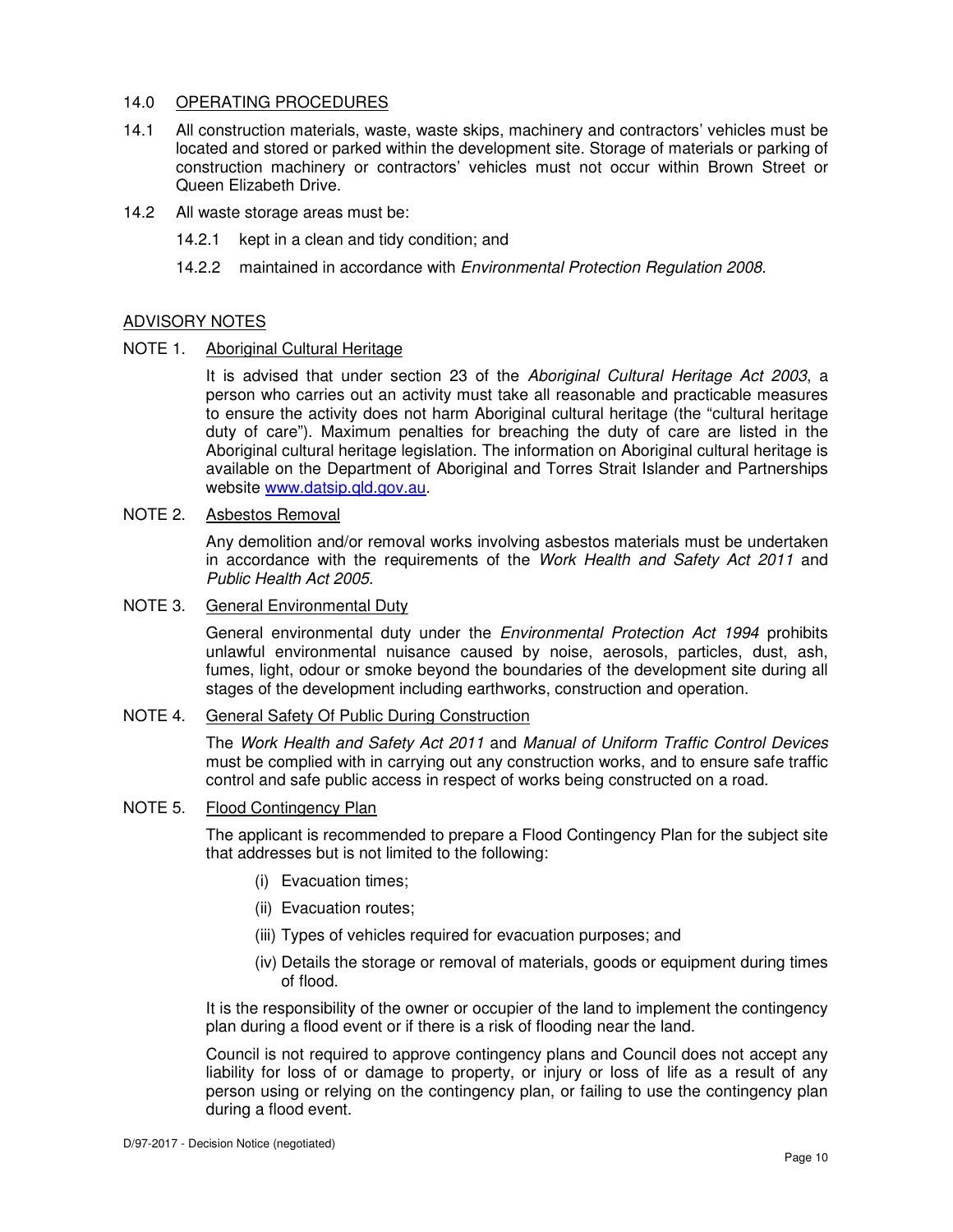

.

**Referral Agency Conditions - Department of Infrastructure, Local Government and Planning** 

PLANNING ACT 2016

**Attachment 1 – Part 2**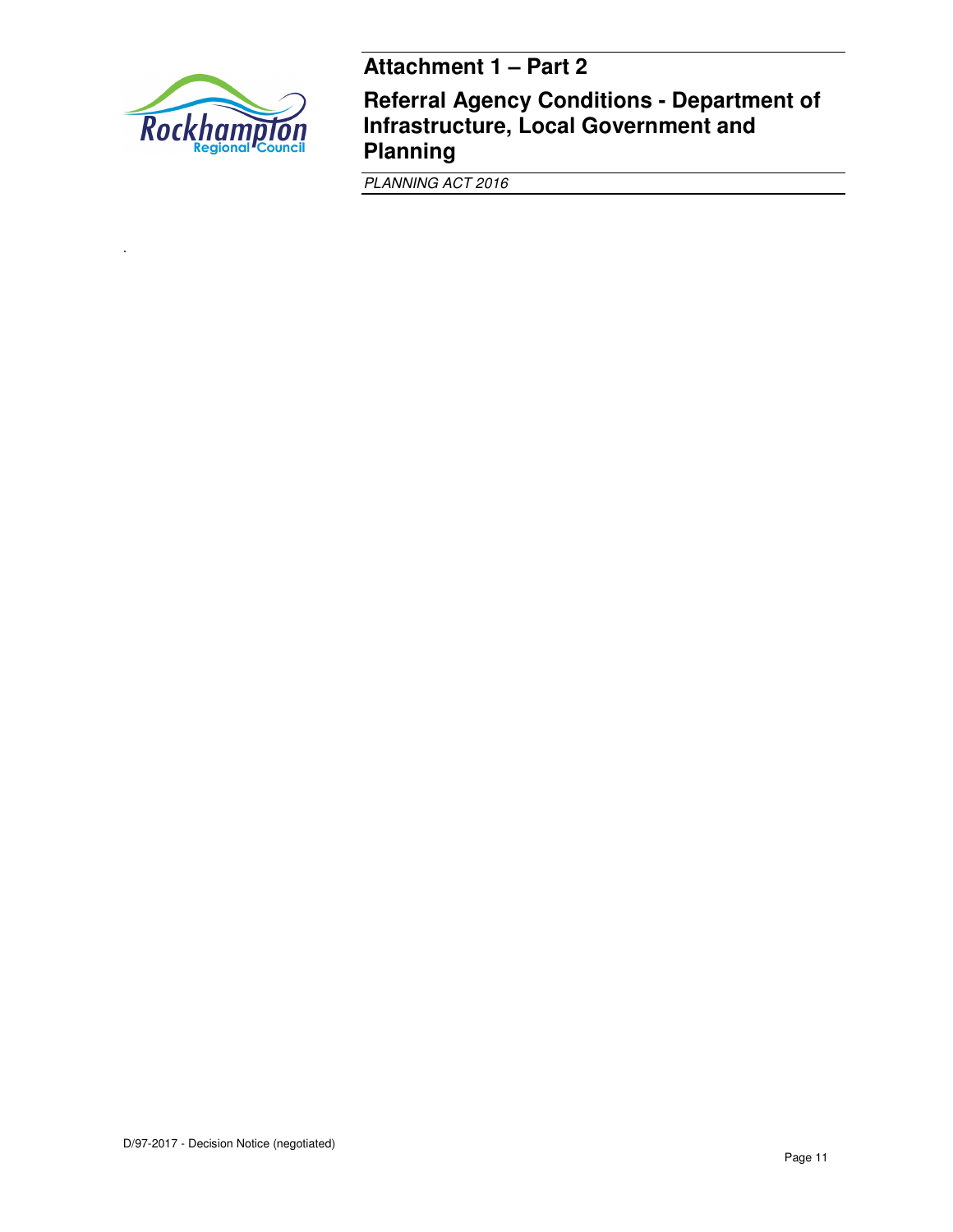

# **Attachment 2 - Appeal Rights**

PLANNING ACT 2016

The following is an extract from the Planning Act 2016 (Chapter 6)

#### **Appeal rights**

#### **229 Appeals to tribunal or P&E Court**

- (1) Schedule 1 states—
	- (a) matters that may be appealed to— (i) either a tribunal or the P&E Court; or (ii) only a tribunal; or
	- (iii) only the P&E Court; and
	- (b) the person—
		- (i) who may appeal a matter (the **appellant**); and
		- (ii) who is a respondent in an appeal of the matter; and (iii) who is a co-respondent in an appeal of the matter; and
		- (iv) who may elect to be a co-respondent in an appeal of the matter.
- (2) An appellant may start an appeal within the appeal period. (3) The **appeal period** is—
	- (a) for an appeal by a building advisory agency—10 business days after a decision notice for the decision is given to the agency or
	- (b) for an appeal against a deemed refusal—at any time after the deemed refusal happens; or
	- (c) for an appeal against a decision of the Minister, under chapter 7, part 4, to register premises or to renew the registration of premises—20 business days after a notice is published under section 269(3)(a) or (4); or
	- (d) for an appeal against an infrastructure charges notice—20 business days after the infrastructure charges notice is given to the person; or
	- (e) for an appeal about a deemed approval of a development application for which a decision notice has not been given—30 business days after the applicant gives the deemed approval notice to the assessment manager; or
	- (f) for any other appeal—20 business days after a notice of the decision for the matter, including an enforcement notice, is given to the person.
	- Note—

See the P&E Court Act for the court's power to extend the appeal period.

- (4) Each respondent and co-respondent for an appeal may be heard in the appeal.
- (5) If an appeal is only about a referral agency's response, the assessment manager may apply to the tribunal or P&E Court to withdraw from the appeal.
- (6) To remove any doubt, it is declared that an appeal against an infrastructure charges notice must not be about— (a) the adopted charge itself; or
	- (b) for a decision about an offset or refund—
		- (i) the establishment cost of trunk infrastructure identified in a LGIP; or
		- (ii) the cost of infrastructure decided using the method
	- included in the local government's charges resolution.

#### **230 Notice of appeal**

- (1) An appellant starts an appeal by lodging, with the registrar of the tribunal or P&E Court, a notice of appeal that— (a) is in the approved form; and
	- (b) succinctly states the grounds of the appeal.
- (2) The notice of appeal must be accompanied by the required fee.
- (3) The appellant or, for an appeal to a tribunal, the registrar must, within the service period, give a copy of the notice of appeal to—

D/97-2017 - Decision Notice (negotiated)

- (a) the respondent for the appeal; and
- (b) each co-respondent for the appeal; and
- (c) for an appeal about a development application under schedule 1, table 1, item 1—each principal submitter for the development application; and
- (d) for an appeal about a change application under schedule 1, table 1, item 2—each principal submitter for the change application; and
- (e) each person who may elect to become a corespondent for the appeal, other than an eligible submitter who is not a principal submitter in an appeal under paragraph (c) or (d); and
- (f) for an appeal to the P&E Court—the chief executive; and
- (g) for an appeal to a tribunal under another Act—any other person who the registrar considers appropriate.
- (4) The **service period** is—
	- (a) if a submitter or advice agency started the appeal in the P&E Court—2 business days after the appeal is started; or
	- (b) otherwise—10 business days after the appeal is started.
- (5) A notice of appeal given to a person who may elect to be a co-respondent must state the effect of subsection
- (6) A person elects to be a co-respondent by filing a notice of election, in the approved form, within 10 business days after the notice of appeal is given to the person*.*

#### **231 Other appeals**

- (1) Subject to this chapter, schedule 1 and the P&E Court Act, unless the Supreme Court decides a decision or other matter under this Act is affected by jurisdictional error, the decision or matter is non-appealable.
- (2) The Judicial Review Act 1991, part 5 applies to the decision or matter to the extent it is affected by jurisdictional error.
- (3) A person who, but for subsection (1) could have made an application under the Judicial Review Act 1991 in relation to the decision or matter, may apply under part 4 of that Act for a statement of reasons in relation to the decision or matter.
- (4) In this section— **decision** includes—
	- (a) conduct engaged in for the purpose of making a decision; and
	- (b) other conduct that relates to the making of a decision; and
	- (c) the making of a decision or the failure to make a decision; and
	- (d) a purported decision; and
	- (e) a deemed refusal.
- **non-appealable**, for a decision or matter, means the decision or matter—
	- (a) is final and conclusive; and
	- (b) may not be challenged, appealed against, reviewed, quashed, set aside or called into question in any other way under the Judicial Review Act 1991 or otherwise, whether by the Supreme Court, another court, a tribunal or another entity; and
	- (c) is not subject to any declaratory, injunctive or other order of the Supreme Court, another court, a tribunal or another entity on any ground.

#### **232 Rules of the P&E Court**

- (1) A person who is appealing to the P&E Court must comply with the rules of the court that apply to the appeal.
- (2) However, the P&E Court may hear and decide an appeal even if the person has not complied with rules of the P&E Court.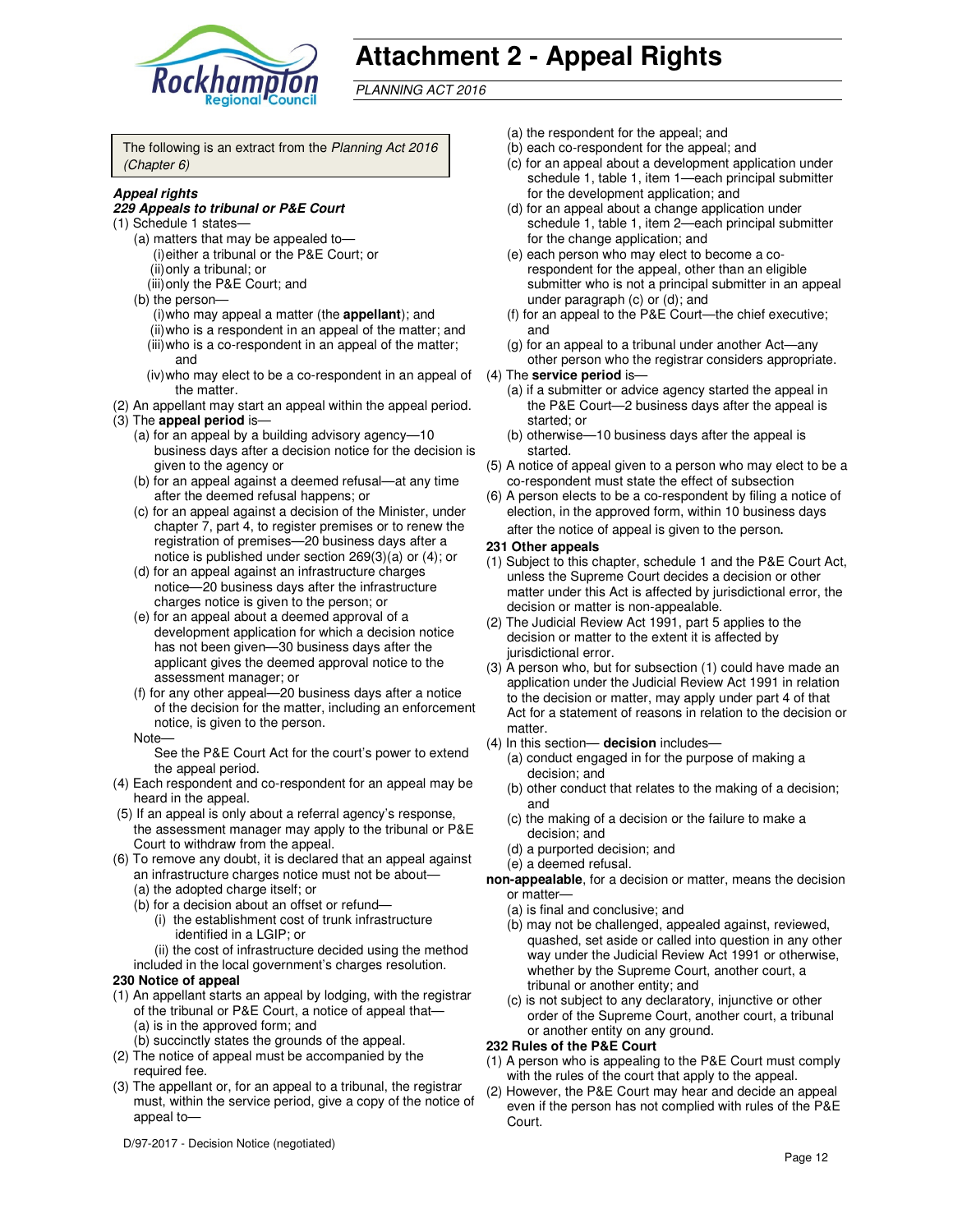

# **Appeal Rights**

PLANNING ACT 2016

## **Schedule 1**

#### **Appeals section 229 1 Appeal rights and parties to appeals**

- (1) Table 1 states the matters that may be appealed to—(a) the P&E court; or (b) a tribunal.
- (2) However, table 1 applies to a tribunal only if the matter involves—
	- (a) the refusal, or deemed refusal of a development application, for—
	- (i) a material change of use for a classified building; or
	- (ii) operational work associated with building work, a retaining wall, or a tennis court; or
	- (b) a provision of a development approval for—
	- (i) a material change of use for a classified building; or
- (ii) operational work associated with building work, a retaining wall, or a tennis court; or
	- (c) if a development permit was applied for—the decision to give a preliminary approval for—
		- (i) a material change of use for a classified building; or
		- (ii) operational work associated with building work, a retaining wall, or a tennis court; or
	- (d) a development condition if—
		- (i) the development approval is only for a material change of use that involves the use of a building classified under the Building Code as a class 2 building; and
		- (ii) the building is, or is proposed to be, not more than 3 storeys; and
		- (iii) the proposed development is for not more than 60 sole-occupancy units; or
	- (e) a decision for, or a deemed refusal of, an extension application for a development approval that is only for a material change of use of a classified building; or
	- (f) a decision for, or a deemed refusal of, a change application for a development approval that is only for a material change of use of a classified building; or
	- (g) a matter under this Act, to the extent the matter relates to—
		- (i) the Building Act, other than a matter under that Act that may or must be decided by the Queensland Building and Construction Commission; or
		- (ii) the Plumbing and Drainage Act, part 4 or 5; or
	- (h) a decision to give an enforcement notice in relation to a matter under paragraphs (a) to (g); or
	- (i) a decision to give an infrastructure charges notice; or
	- (j) the refusal, or deemed refusal, of a conversion application; or
	- (k) a matter that, under another Act, may be appealed to the tribunal; or
	- (l) a matter prescribed by regulation.
- (3) Also, table 1 does not apply to a tribunal if the matter
- involves—
	- (a) for a matter in subsection  $(2)(a)$  to  $(d)$ 
		- (i) a development approval for which the development application required impact assessment; and
		- (ii) a development approval in relation to which the assessment manager received a properly made submission for the development application; or
	- (b) a provision of a development approval about the identification or inclusion, under a variation approval, of a matter for the development.
- (4) Table 2 states the matters that may be appealed only to the P&E Court.
- (5) Table 3 states the matters that may be appealed only to the tribunal.
- (6) In each table—
	- (a) column 1 states the appellant in the appeal; and
	- (b) column 2 states the respondent in the appeal; and
	- (c) column 3 states the co-respondent (if any) in the appeal; and
	- (d) column 4 states the co-respondents by election (if any) in the appeal.
- $(7)$  If the chief executive receives a notice of appeal under section  $230(3)(f)$ , the chief executive may elect to be a corespondent in the appeal.

## **Table 1**

#### **Appeals to the P&E Court and, for certain matters, to a tribunal**

1. Development applications

An appeal may be made against—

(a) the refusal of all or part of the development application; or

(b) the deemed refusal of the development application; or

(c) a provision of the development approval; or

(d) if a development permit was applied for—the decision to give a preliminary approval.

| Column 1      | Column 2                  | Column 3                                                                                           | Column 4                                                                                                                                     |
|---------------|---------------------------|----------------------------------------------------------------------------------------------------|----------------------------------------------------------------------------------------------------------------------------------------------|
| Appellant     | Respondent                | Co-respondent                                                                                      | Co-respondent by election                                                                                                                    |
|               |                           | (if any)                                                                                           | $($ if anv $)$                                                                                                                               |
| The applicant | The assessment<br>manager | If the appeal is about<br>a concurrence<br>agency's referral<br>response—the<br>concurrence agency | 1 A concurrence agency that is<br>not a co-respondent<br>2 If a chosen Assessment<br>manager is the respondent-<br>the prescribed assessment |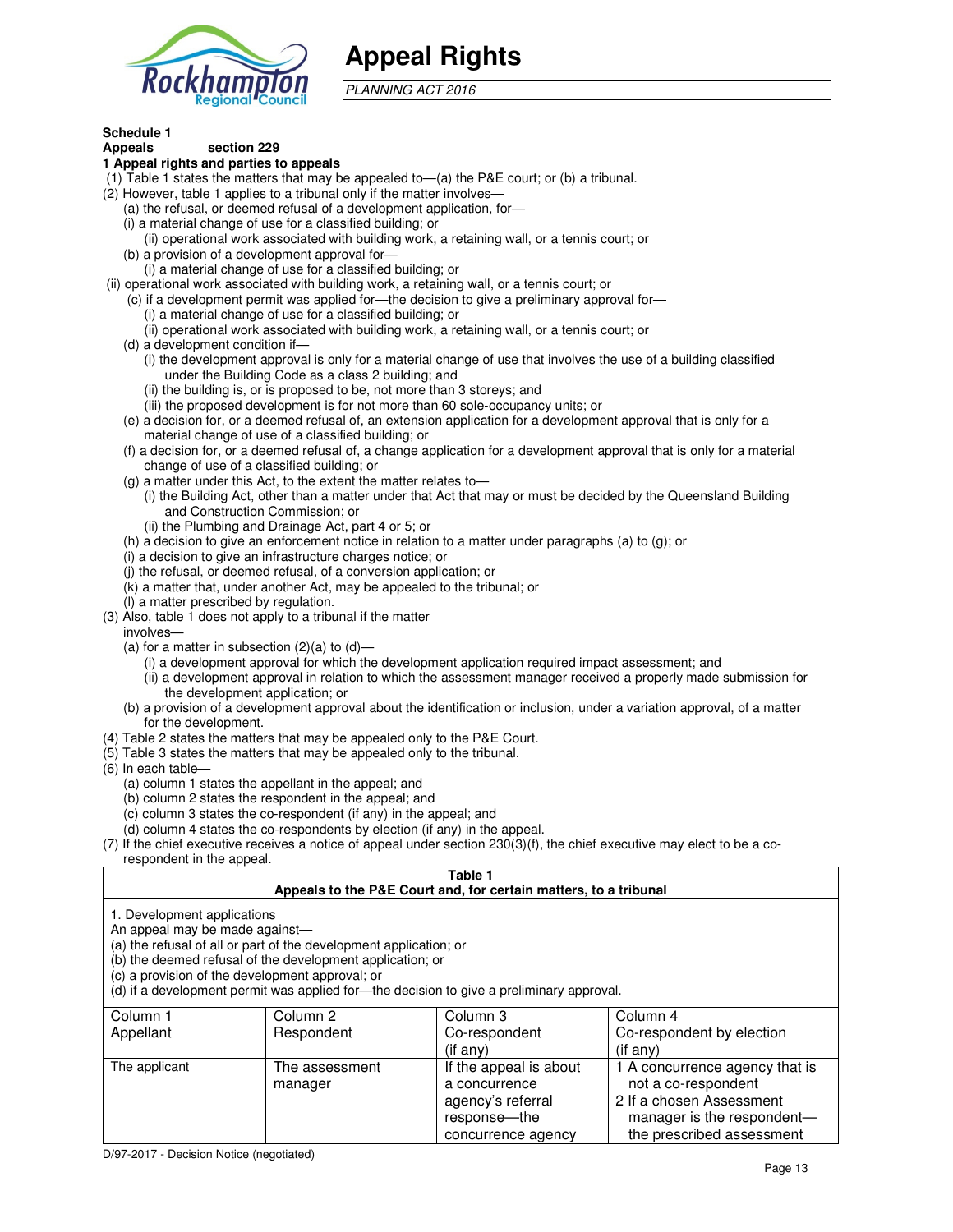| Table 1<br>Appeals to the P&E Court and, for certain matters, to a tribunal                                                                                                                                                                                                                                                                                                                                                                                                                                                                                                                                                                                                                                                                                                                                                                                                                 |                                                                                                                               |                                                                 |                                                                                                                                                                                                                                                                                                                                                 |
|---------------------------------------------------------------------------------------------------------------------------------------------------------------------------------------------------------------------------------------------------------------------------------------------------------------------------------------------------------------------------------------------------------------------------------------------------------------------------------------------------------------------------------------------------------------------------------------------------------------------------------------------------------------------------------------------------------------------------------------------------------------------------------------------------------------------------------------------------------------------------------------------|-------------------------------------------------------------------------------------------------------------------------------|-----------------------------------------------------------------|-------------------------------------------------------------------------------------------------------------------------------------------------------------------------------------------------------------------------------------------------------------------------------------------------------------------------------------------------|
|                                                                                                                                                                                                                                                                                                                                                                                                                                                                                                                                                                                                                                                                                                                                                                                                                                                                                             |                                                                                                                               |                                                                 | manager<br>3 Any eligible advice agency for<br>the application<br>4 Any eligible submitter for the<br>application                                                                                                                                                                                                                               |
| 2. Change applications<br>An appeal may be made against-<br>(b) a deemed refusal of a change application.                                                                                                                                                                                                                                                                                                                                                                                                                                                                                                                                                                                                                                                                                                                                                                                   |                                                                                                                               |                                                                 | (a) a responsible entity's decision for a change application, other than a decision made by the P&E court; or                                                                                                                                                                                                                                   |
| Column 1<br>Appellant                                                                                                                                                                                                                                                                                                                                                                                                                                                                                                                                                                                                                                                                                                                                                                                                                                                                       | Column <sub>2</sub><br>Respondent                                                                                             | Column 3<br>Co-respondent<br>(if any)                           | Column 4<br>Co-respondent by election<br>(if any)                                                                                                                                                                                                                                                                                               |
| 1 The applicant<br>2 If the responsible<br>entity is the<br>assessment<br>manager-an<br>affected entity that<br>gave a pre-request<br>notice or response<br>notice                                                                                                                                                                                                                                                                                                                                                                                                                                                                                                                                                                                                                                                                                                                          | The responsible<br>entity                                                                                                     | If an affected entity<br>starts the appeal-the<br>applicant     | 1 A concurrence agency for the<br>development application<br>2 If a chosen assessment<br>manager is the respondent-<br>the prescribed assessment<br>manager<br>3 A private certifier for the<br>development application<br>4 Any eligible advice agency for<br>the change application<br>5 Any eligible submitter for the<br>change application |
| 3. Extension applications<br>An appeal may be made against-                                                                                                                                                                                                                                                                                                                                                                                                                                                                                                                                                                                                                                                                                                                                                                                                                                 | (a) the assessment manager's decision about an extension application; or<br>(b) a deemed refusal of an extension application. |                                                                 |                                                                                                                                                                                                                                                                                                                                                 |
| Column 1<br>Appellant                                                                                                                                                                                                                                                                                                                                                                                                                                                                                                                                                                                                                                                                                                                                                                                                                                                                       | Column <sub>2</sub><br>Respondent                                                                                             | Column 3<br>Co-respondent<br>(if any)                           | Column 4<br>Co-respondent by election<br>(if any)                                                                                                                                                                                                                                                                                               |
| 1 1 The applicant<br>2 For a matter other<br>than a deemed<br>refusal of an<br>extension<br>application $-$ a<br>concurrence<br>agency, other than<br>the chief executive,<br>for the application                                                                                                                                                                                                                                                                                                                                                                                                                                                                                                                                                                                                                                                                                           | The assessment<br>manager                                                                                                     | If a concurrence<br>agency starts the<br>appeal - the applicant | If a chosen assessment<br>manager is the respondent - the<br>prescribed assessment manager                                                                                                                                                                                                                                                      |
| 4. Infrastructure charges notices<br>An appeal may be made against an infrastructure charges notice on 1 or more of the following grounds<br>a) The notice involved an error relating to $-$<br>(i) The application of the relevant adopted charge; or<br>Examples of errors in applying an adopted charge -<br>The incorrect application of gross floor area for a non-residential development<br>Applying an incorrect 'use category', under a regulation, to the development<br>The working out of extra demands, for section 120; or<br>(i)<br>An offset or refund; or<br>(ii)<br>b) The was no decision about an offset or refund; or<br>c) If the infrastructure charges notice states a refund will be given – the timing for giving the refund; or<br>d) The amount of the charge is so unreasonable that no reasonable relevant local government could have<br>imposed the amount. |                                                                                                                               |                                                                 |                                                                                                                                                                                                                                                                                                                                                 |
| Column 1<br>Appellant                                                                                                                                                                                                                                                                                                                                                                                                                                                                                                                                                                                                                                                                                                                                                                                                                                                                       | Column <sub>2</sub><br>Respondent                                                                                             | Column 3<br>Co-respondent<br>(if any)                           | Column 4<br>Co-respondent by election<br>(if any)                                                                                                                                                                                                                                                                                               |

Ш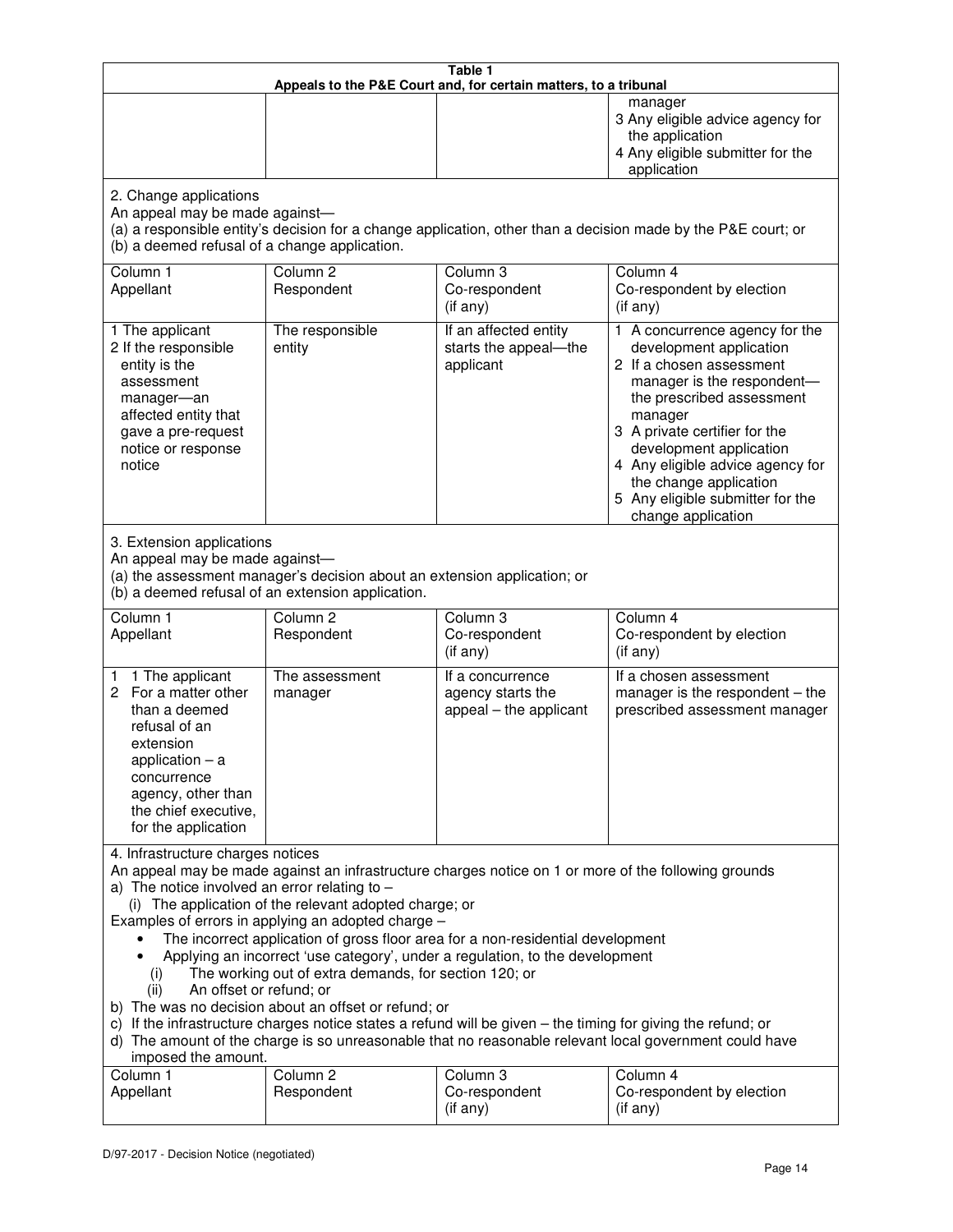| Table 1<br>Appeals to the P&E Court and, for certain matters, to a tribunal                                                                                                                                                                                                                                                                     |                                                                                                                                                                                                                     |                                                                                                                         |                                                                                                                                                                            |  |
|-------------------------------------------------------------------------------------------------------------------------------------------------------------------------------------------------------------------------------------------------------------------------------------------------------------------------------------------------|---------------------------------------------------------------------------------------------------------------------------------------------------------------------------------------------------------------------|-------------------------------------------------------------------------------------------------------------------------|----------------------------------------------------------------------------------------------------------------------------------------------------------------------------|--|
| The person given the<br>Infrastructure charges<br>notice                                                                                                                                                                                                                                                                                        | The local government<br>that gave the<br>infrastructure charges<br>notice                                                                                                                                           |                                                                                                                         |                                                                                                                                                                            |  |
| 5. Conversion applications<br>An appeal may be made against-<br>(a) the refusal of a conversion application; or                                                                                                                                                                                                                                 | (b) a deemed refusal of a conversion application.                                                                                                                                                                   |                                                                                                                         |                                                                                                                                                                            |  |
| Column 1<br>Appellant                                                                                                                                                                                                                                                                                                                           | Column 2<br>Respondent                                                                                                                                                                                              | Column 3<br>Co-respondent<br>(if any)                                                                                   | Column 4<br>Co-respondent by election<br>(if any)                                                                                                                          |  |
| The applicant                                                                                                                                                                                                                                                                                                                                   | The local government<br>to which the conversion<br>application was made                                                                                                                                             | $\blacksquare$                                                                                                          | $\blacksquare$                                                                                                                                                             |  |
| 6. Enforcement notices                                                                                                                                                                                                                                                                                                                          |                                                                                                                                                                                                                     |                                                                                                                         |                                                                                                                                                                            |  |
|                                                                                                                                                                                                                                                                                                                                                 | An appeal may be made against the decision to give an enforcement notice.                                                                                                                                           |                                                                                                                         |                                                                                                                                                                            |  |
| Column 1<br>Appellant                                                                                                                                                                                                                                                                                                                           | Column <sub>2</sub><br>Respondent                                                                                                                                                                                   | Column 3<br>Co-respondent<br>(if any)                                                                                   | Column 4<br>Co-respondent by election<br>(if any)                                                                                                                          |  |
| The person given the<br>enforcement notice                                                                                                                                                                                                                                                                                                      | The enforcement<br>authority                                                                                                                                                                                        | $\overline{a}$                                                                                                          | If the enforcement authority is<br>not the local government for<br>the premises in relation to which<br>the offence is alleged to have<br>happened-the local<br>government |  |
|                                                                                                                                                                                                                                                                                                                                                 |                                                                                                                                                                                                                     | Table 2                                                                                                                 |                                                                                                                                                                            |  |
|                                                                                                                                                                                                                                                                                                                                                 |                                                                                                                                                                                                                     | Appeals to the P&E Court only                                                                                           |                                                                                                                                                                            |  |
| (b) jurisdictional error.                                                                                                                                                                                                                                                                                                                       | 1. Appeals from tribunal<br>An appeal may be made against a decision of a tribunal, other than a decision under<br>section 252, on the ground of-<br>(a) an error or mistake in law on the part of the tribunal; or |                                                                                                                         |                                                                                                                                                                            |  |
| Column <sub>1</sub><br>Appellant                                                                                                                                                                                                                                                                                                                | Column 2<br>Respondent                                                                                                                                                                                              | Column 3<br>Co-respondent<br>(i f any)                                                                                  | Column 4<br>Co-respondent by election<br>$($ if any $)$                                                                                                                    |  |
| A party to the<br>proceedings for the<br>decision                                                                                                                                                                                                                                                                                               | The other party to the<br>proceedings for the<br>decision                                                                                                                                                           | $\overline{a}$                                                                                                          |                                                                                                                                                                            |  |
| 2. Eligible submitter appeals<br>An appeal may be made against the decision to give a development approval, or an approval for a change<br>application, to the extent that the decision relates to-<br>(a) any part of the development application for the development approval that required impact assessment; or<br>(b) a variation request. |                                                                                                                                                                                                                     |                                                                                                                         |                                                                                                                                                                            |  |
| Column 1<br>Appellant                                                                                                                                                                                                                                                                                                                           | Column 2<br>Respondent                                                                                                                                                                                              | Column 3<br>Co-respondent<br>(if any)                                                                                   | Column 4<br>Co-respondent by election<br>(if any)                                                                                                                          |  |
| 1 For a development<br>application-an<br>eligible submitter for<br>the development<br>application<br>2 For a change<br>application-an<br>eligible submitter for                                                                                                                                                                                 | 1 For a development<br>application-the<br>assessment<br>manager<br>2 For a change<br>application-the<br>responsible entity                                                                                          | 1 The applicant<br>2 If the appeal is about<br>a concurrence<br>agency's referral<br>response-the<br>concurrence agency | Another eligible<br>submitter for the<br>application                                                                                                                       |  |

D/97-2017 - Decision Notice (negotiated)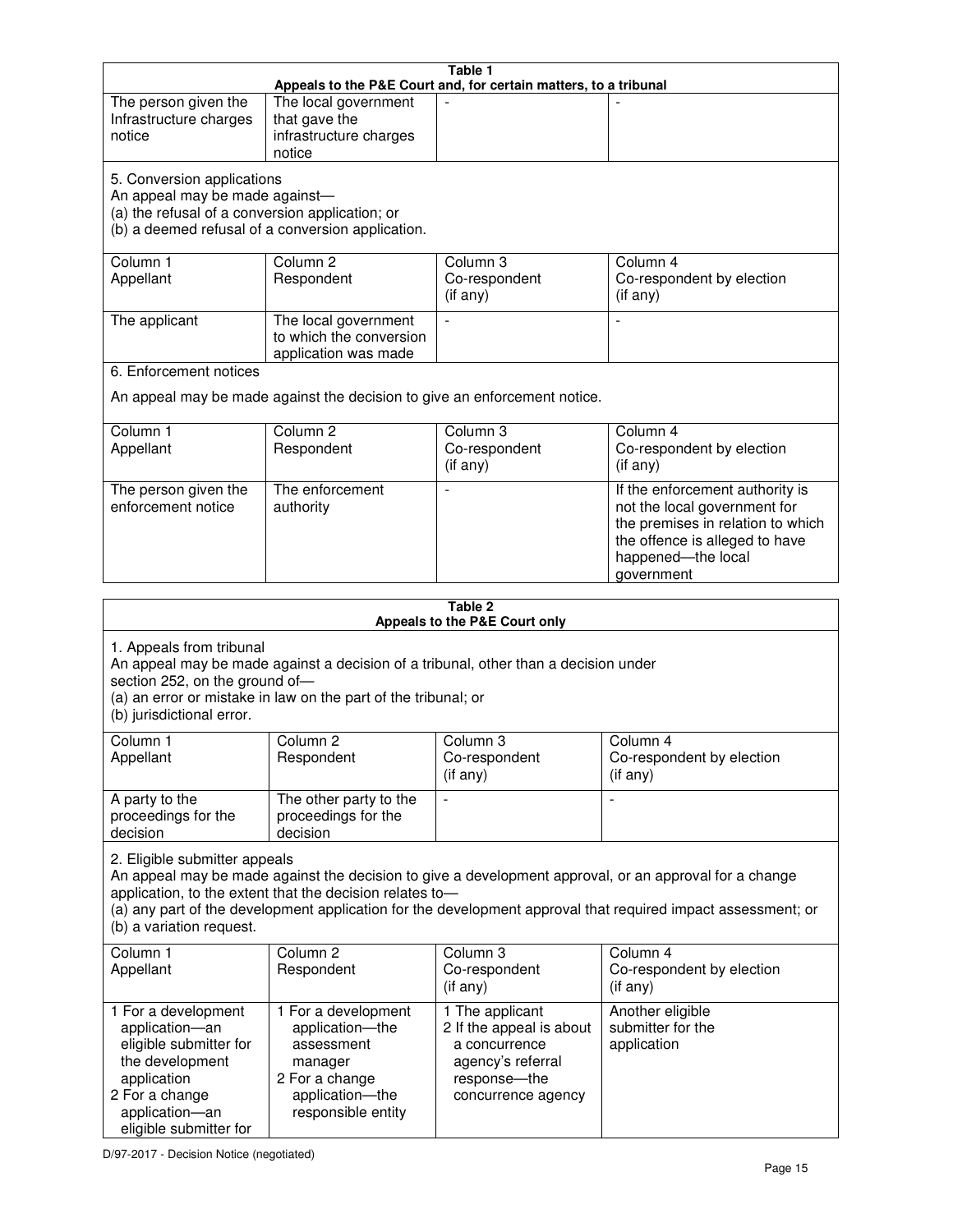| Table 2<br>Appeals to the P&E Court only                                                                                                                                                                                                                                                                                                                  |                                                                                                                                                                                                                                                                                                                                                                                        |                                                                                                                         |                                                                                        |  |
|-----------------------------------------------------------------------------------------------------------------------------------------------------------------------------------------------------------------------------------------------------------------------------------------------------------------------------------------------------------|----------------------------------------------------------------------------------------------------------------------------------------------------------------------------------------------------------------------------------------------------------------------------------------------------------------------------------------------------------------------------------------|-------------------------------------------------------------------------------------------------------------------------|----------------------------------------------------------------------------------------|--|
| the change<br>application                                                                                                                                                                                                                                                                                                                                 |                                                                                                                                                                                                                                                                                                                                                                                        |                                                                                                                         |                                                                                        |  |
| (b) a variation request.                                                                                                                                                                                                                                                                                                                                  | 3. Eligible submitter and eligible advice agency appeals<br>An appeal may be made against a provision of a development approval, or failure to<br>include a provision in the development approval, to the extent the matter relates to-<br>(a) any part of the development application or the change application, for the development approval, that<br>required impact assessment; or |                                                                                                                         |                                                                                        |  |
| Column 1<br>Appellant                                                                                                                                                                                                                                                                                                                                     | Column <sub>2</sub><br>Respondent                                                                                                                                                                                                                                                                                                                                                      | Column 3<br>Co-respondent<br>(if any)                                                                                   | Column 4<br>Co-respondent by election<br>(if any)                                      |  |
| 1 For a development<br>application-an<br>eligible submitter for<br>the development<br>application<br>2 For a change<br>application-an<br>eligible submitter for<br>the change<br>application<br>3 An eligible advice<br>agency for the<br>development<br>application or change<br>application<br>4. Compensation claims<br>An appeal may be made against- | 1 For a development<br>application-the<br>assessment<br>manager<br>2 For a change<br>application-the<br>responsible entity<br>(a) a decision under section 32 about a compensation claim; or<br>(b) a decision under section 265 about a claim for compensation; or                                                                                                                    | 1 The applicant<br>2 If the appeal is about<br>a concurrence<br>agency's referral<br>response-the<br>concurrence agency | Another eligible submitter for the<br>application                                      |  |
|                                                                                                                                                                                                                                                                                                                                                           | (c) a deemed refusal of a claim under paragraph (a) or (b).                                                                                                                                                                                                                                                                                                                            |                                                                                                                         |                                                                                        |  |
| Column 1<br>Appellant                                                                                                                                                                                                                                                                                                                                     | Column <sub>2</sub><br>Respondent                                                                                                                                                                                                                                                                                                                                                      | Column 3<br>Co-respondent<br>(if any)                                                                                   | Column 4<br>Co-respondent by election<br>(if any)                                      |  |
| A person dissatisfied<br>with the decision                                                                                                                                                                                                                                                                                                                | The local<br>government to which<br>the claim was made                                                                                                                                                                                                                                                                                                                                 |                                                                                                                         |                                                                                        |  |
| 5. Registered premises<br>An appeal may be made against a decision of the Minister under chapter 7, part 4.                                                                                                                                                                                                                                               |                                                                                                                                                                                                                                                                                                                                                                                        |                                                                                                                         |                                                                                        |  |
| Column 1<br>Appellant                                                                                                                                                                                                                                                                                                                                     | Column <sub>2</sub><br>Respondent                                                                                                                                                                                                                                                                                                                                                      | Column 3<br>Co-respondent<br>(if any)                                                                                   | Column 4<br>Co-respondent by election<br>(if any)                                      |  |
| 1 A person given a<br>decision notice about<br>the decision<br>2 If the decision is to<br>register premises or<br>renew the<br>registration of<br>premises-an owner<br>or occupier of<br>premises in the<br>affected area for the<br>registered premises<br>who is dissatisfied<br>with the decision                                                      | The Minister                                                                                                                                                                                                                                                                                                                                                                           |                                                                                                                         | If an owner or occupier starts the<br>appeal – the owner of the<br>registered premises |  |